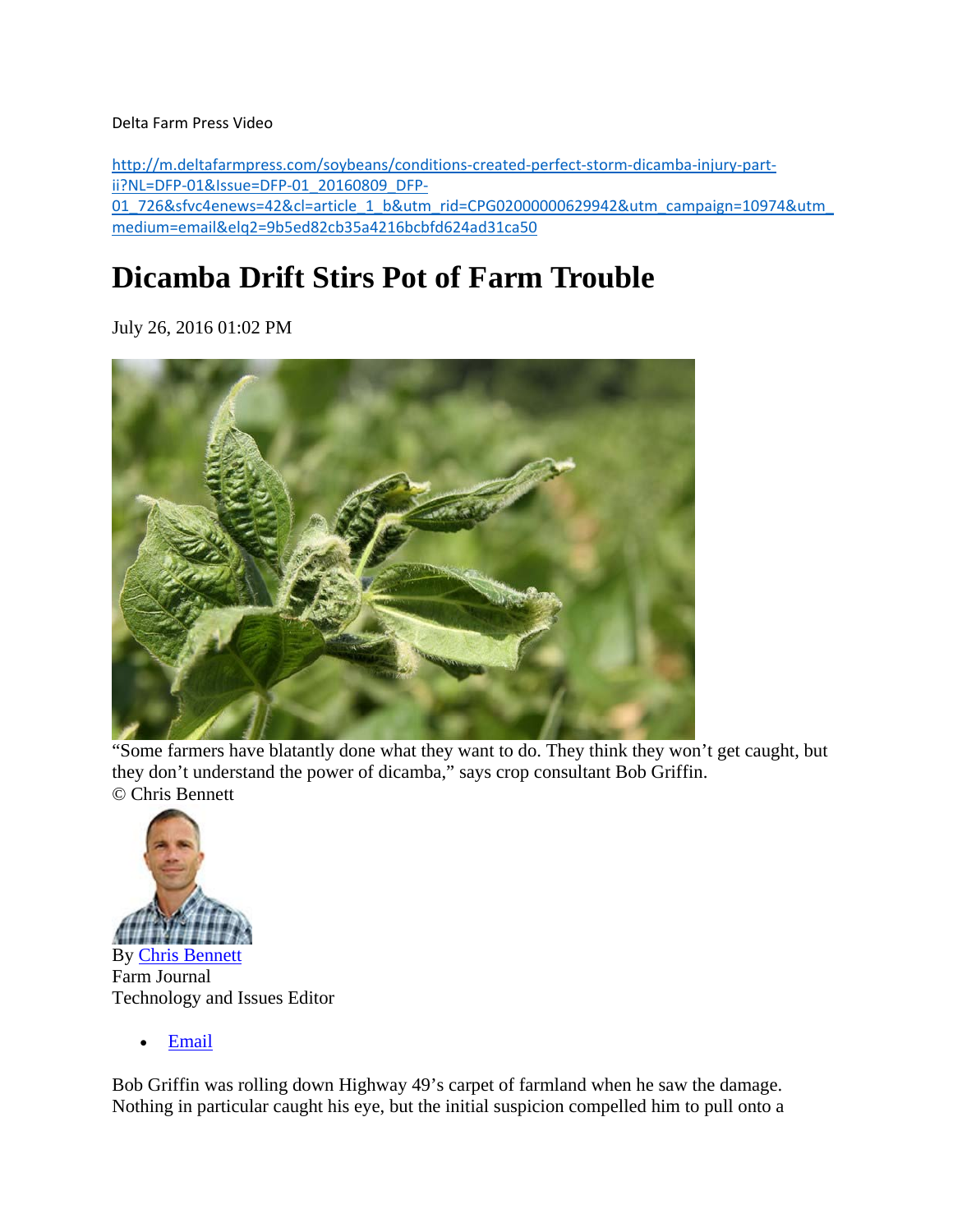turnrow splitting 100 acres of soybeans outside of Marvell, Ark. Something was just off about the crop. He walked into R3 soybeans, already podded up, and saw cobra-headed damage on leaves tapering across the field. Griffin's consultant instinct was inescapable: telltale signs of dicamba drift.

In a farming age where the grip of Palmer amaranth intensifies and expands each season, dicamba controversy is exploding beyond fields of Monsanto's Xtend soybeans in northeast Arkansas and the Missouri Bootheel. Yield loss is merely the bottom rung of concern. Growers fear repercussions could cut off access to desperately needed dicamba-related technology.

Producer Curtis Storey didn't panic when Griffin brought the dicamba news. Storey sought out a neighboring farmer growing Xtend soybeans and was assured the damage was a one-off. But Griffin's initial 100-acre report was only the beginning. A week later, 85 additional acres of damage was discovered. Then, tack on 48 more acres. Then 62; 115; 50; 35. Today, almost 500 acres of Storey's land is affected in varying degrees by dicamba damage, with no guarantee the numbers won't climb higher.

Storey farms 4,800 acres in Phillips County, Ark., and points to a massive gap between typical drift-related issues and off-label dicamba applications.

"This was illegal spraying and something entirely different. It was also done in repeated applications over time," he explains. "No farmer, and I mean not a single one, can plead ignorance. Everyone knows not to use dicamba over the top. I'm paying the costs for someone else's pigweed control."

When Monsanto debuted Xtend soybean technology in 2016, seed sales were accompanied with concise and clear warnings: Do not apply dicamba yet. Xtend crops are designed to withstand dicamba, but with no label approval for a new formulation, the herbicide tolerance is technically academic. However, a quick look at eastern Arkansas soybean fields suggests "technicality" is trumped by human nature. Placing a pigweed weapon just beyond the legal reach of producers has proved too tempting for some.

"In-crop use of dicamba is still in review by the EPA. The EPA has indicated review will be completed by late summer or fall," says Kyel Richard, product communications lead with Monsanto. Monsanto has developed low-volatility dicamba formulations containing VaporGrip Technology to help limit the chances of off-target movement, he adds. "Dicamba will be an important part of The Roundup Ready PLUS Crop Management Solutions platform, but until approved, it's against the law to use dicamba in-crop with Roundup Ready 2 Xtend soybeans or Bollgard ll XtendFlex cotton."

#### **Dicamba Bomb**

"I already know of five farmers affected by dicamba drift just in Phillips County, but we're talking about a great deal of acreage across parts of Arkansas, Missouri and Tennessee. It's like a dicamba bomb going off," says Griffin. "Some farmers have blatantly done what they want to do. They think they won't get caught, but they don't understand the power of dicamba."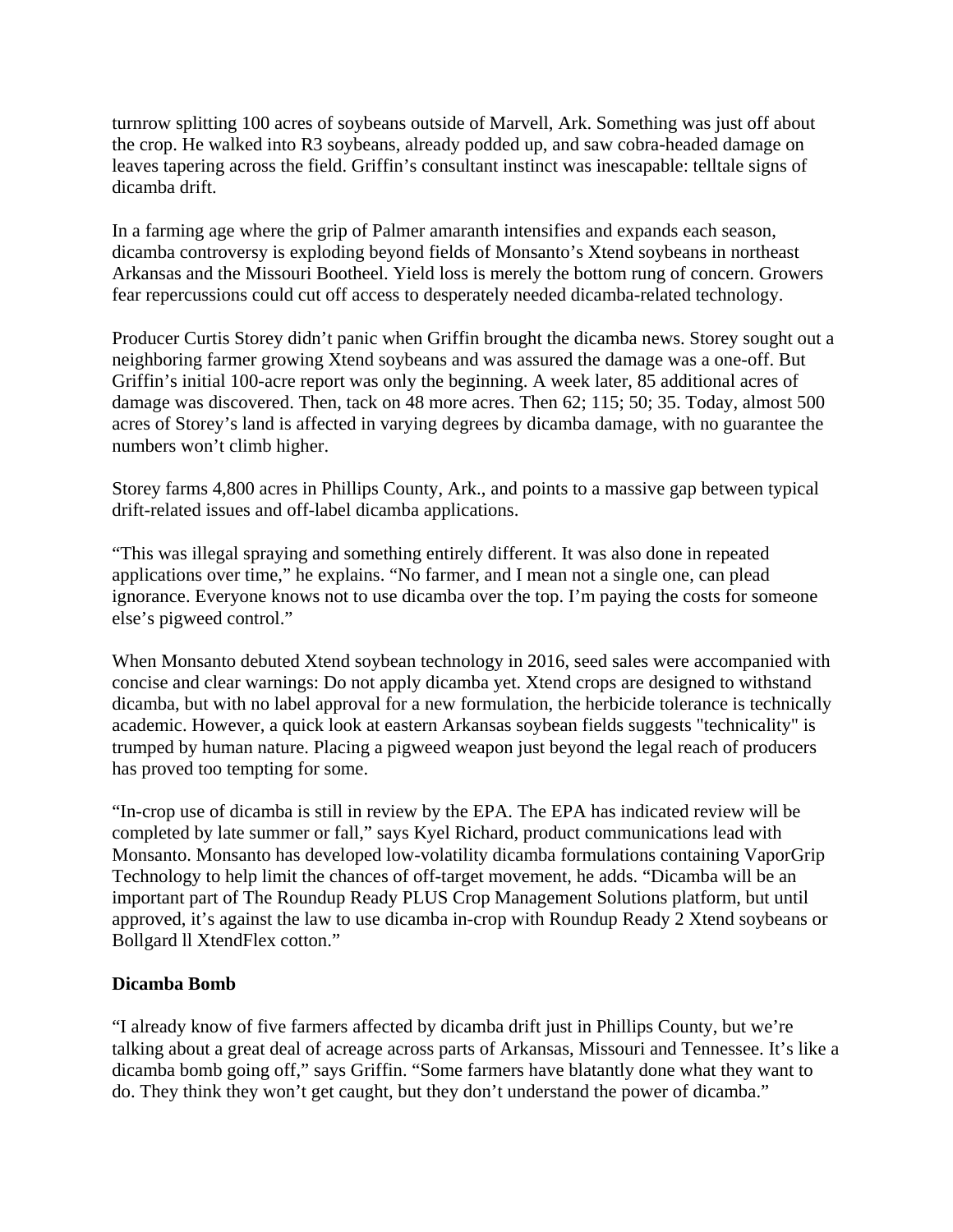Whether via physical drift or the vapor of volatilization, soybeans are extremely sensitive to dicamba. "All it takes is about one-and-a-half hundredths of an ounce per acre is to get damage and symptomatology," Griffin notes.

Growers sometimes inadvertently load the dicamba gun aimed at their own crops. In 2016, one of Griffin's farmer clients used a mini-bulk container containing Dicamba residue to spray Prefix herbicide across a soybean field after emergence. No drift or volatility was required to hammer 1,000 acres of soybeans.

Robert Goodson, Phillips County Extension row crops agent with the University of Arkansas, echoes Griffin's concerns on dicamba potency.

"Just three one-hundredths of an ounce can result in a 30% to 40% yield loss," he says. "Even an incredibly low rate can cause major yield loss at the right stage of production."

And what will be the overall effect on Storey's fields? Dicamba's hormonal chemistry causes tissue to elongate as plants essentially grow themselves to death. Affected leaves take the cupped appearance of a hooded snake head. Soybean growth stage (maximum susceptibility occurs during R1) and dicamba concentration are critical to tallying damage, but Griffin can only estimate probable yield loss.

"I think the bare minimum will be 10%, but that's absolute minimum," he says. "It could be far worse at harvest."

Far worse, indeed. Storey finds himself staring into yield darkness, uncertain about percent damage and even unsure if his affected soybeans will remain below 500 acres. University specialists and industry experts have pegged potential losses in parts of his fields at 50%.

"Money cleaned out of my pocket and pigweed cleaned out of someone's field," he says.

As the affected acreage mounted, Storey found himself with few options and contacted the Arkansas State Plant Board.

"I've never been involved with class actions suits or any of that mess," he says. "I didn't want to do this, but my hand was forced. Even Monsanto told me to report it to the Plant Board."

And the Plant Board? The maximum penalty is a \$1,000 fine; a veritable slap on the wrist. However the Plant Board has formed a civil penalty study group to consider raising the maximum fine. Susie Nichols, agri division manager for the Plant Board, says the organization has received 24 complaints in 2016 regarding dicamba drift in soybeans, peanuts and watermelons: "These cases are still under investigation so I cannot yet confirm dicamba."

Storey takes no solace in small penalties.

"\$1,000 fine? Sure, that'll stop them," he says with heavy dismay. "I've had people tell me to keep quiet or we may lose the technology. That's false reasoning to blame me since I'm not the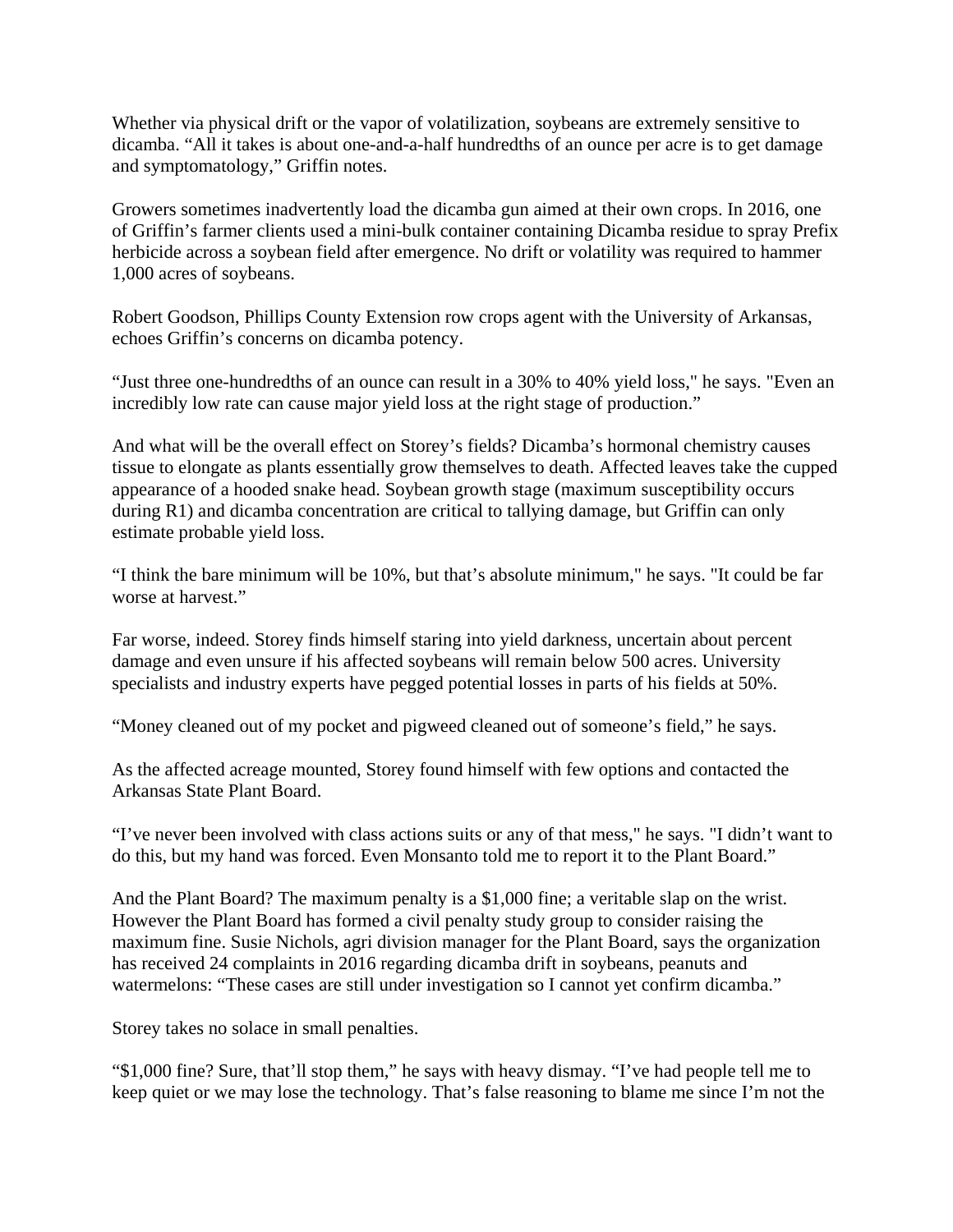one breaking the law. Multiple people have continued making dicamba applications over the top. This is going on in other counties and states. Everybody knows it."

### **No Anomaly**

"We've got 230,000 acres of soybeans in Phillips County, but there's nothing unique about our situation," adds Goodson. "This is no anomaly and we all know it's happening in lots of places."

The Missouri Department of Agriculture is conducting investigations into 100-plus dicambarelated complaints in 2016 spread across four southeast counties.

"This is well above the average of 75 general complaints that we typically see statewide," says Sarah Alsager, public information officer.

Scotty Frasier, a salesman with Famers Supply in Marvell, says the ripple effect could reach beyond affected fields.

"We're all wondering what the ramifications will be, but one thing is for sure, the noise is getting louder," he says.

The stakes are extremely high as the 2016 growing season unfolds: dicamba soybean purchases at local grain elevators, international market questions, the prospect of a further tightening of the regulatory noose, or even the loss of dicamba technology. Storey says anyone who claims his concerns are overblown is ignorant of the grain chain: "My ultimate question is the foreign market. The granary will handle my beans mixed with my neighbor's dicamba beans?"

Storey's question hangs in the air and requires a great deal of navel gazing. Why? Nobody knows what may crawl out of Pandora's grain box. When Monsanto released Xtend technology, growers were given explicit instructions on the illegality of dicamba applications. However, the company also released a technology knowing chemicals were only a shelf away. Simple human nature: A small percentage of growers will cheat and other growers will pay the price. Dangle a pigweed killer in front of farmers, and someone will use it, regardless of legality.

"Chemical companies should not put folks on the honor system," Storey says. "Did Monsanto really believe all farmers would be honest? It's tough for me to believe they didn't see this abuse coming."

Back to news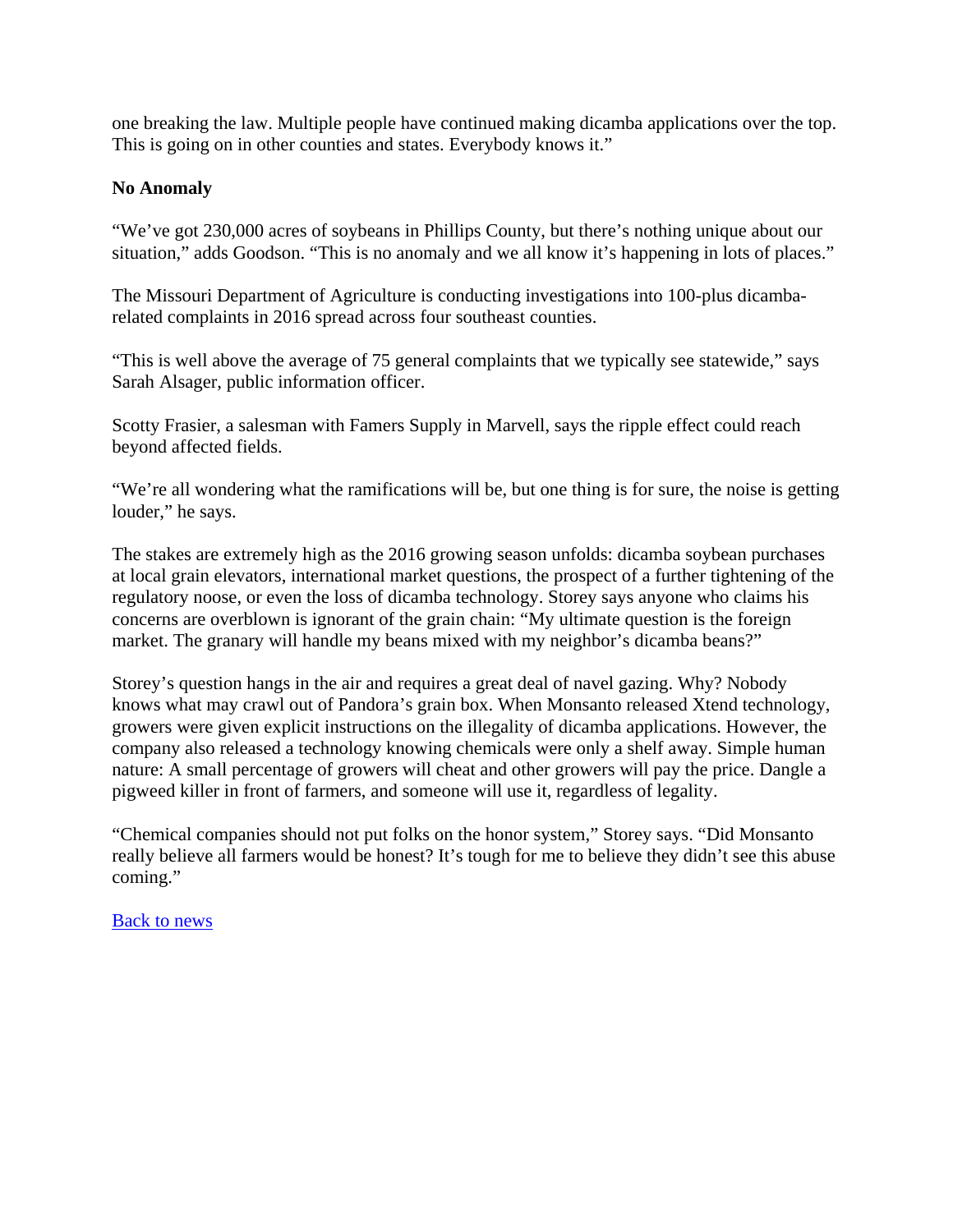# **How Monsanto And Scofflaw Farmers Hurt Soybeans In Arkansas**

August 1, 20167:00 AM ET



Dan Charles



These soybean leaves show evidence of damage from dicamba. It could cut the the harvest by 10 to 30 percent.

Courtesy of the University of Arkansas

When Tom Barber, a scientist at the University of Arkansas who studies weeds, drives the country roads of eastern Arkansas this summer, his trained eye can spot the damage: soybean leaves contorted into cup-like shapes.

He's seeing it in field after field. Similar damage is turning up in Tennessee and in the "bootheel" region of Missouri. Tens of thousands of acres are affected.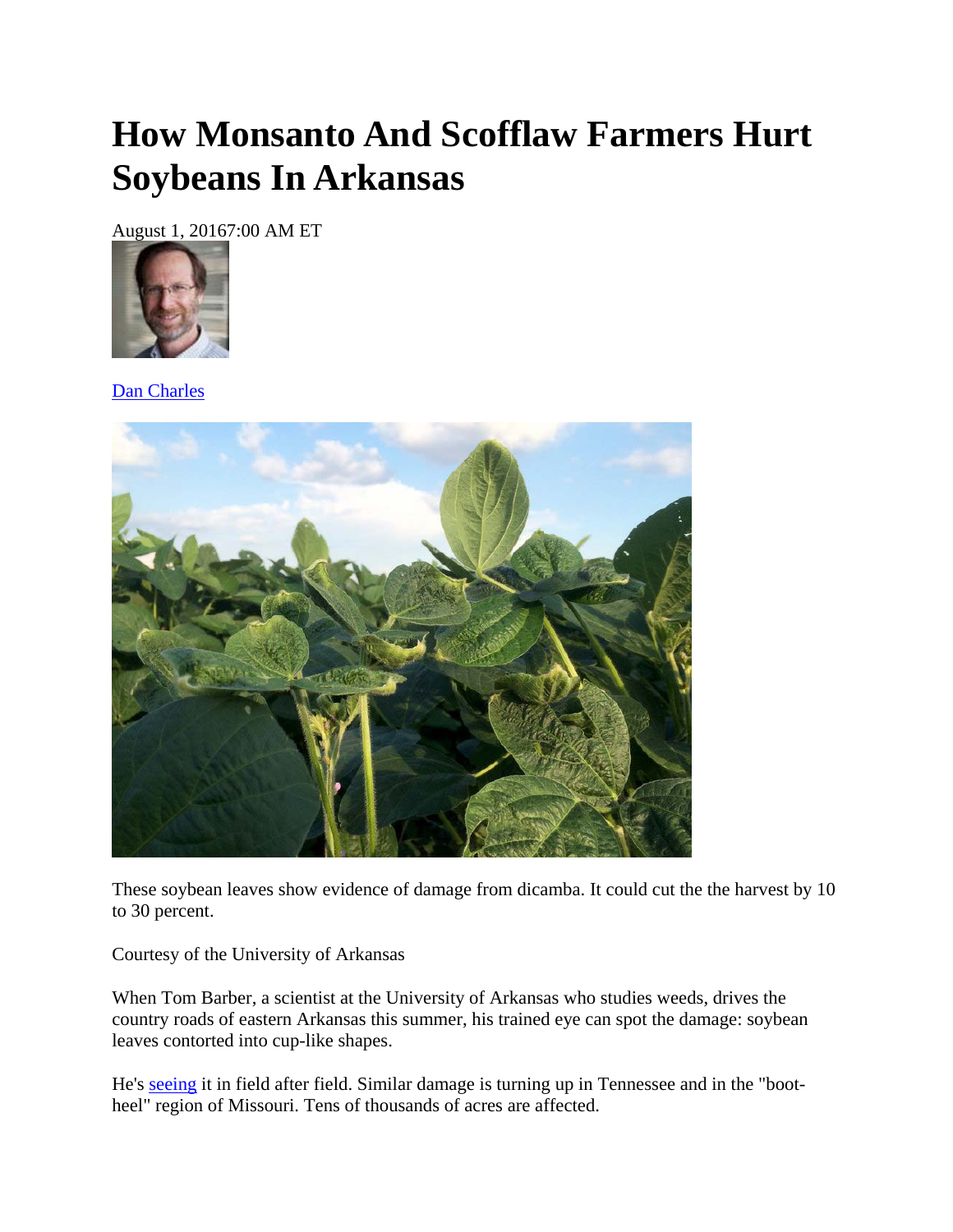This is no natural phenomenon of weather or disease. It's almost certainly the result of a crime. The disfigured leaves are evidence that a neighboring farmer sprayed a herbicide called dicamba, probably in violation of the law.

Dicamba has been around for decades, and it is notorious for a couple of things: It vaporizes quickly and blows with the wind. And it's especially toxic to soybeans, even at ridiculously low concentrations.

Damage from drifting pesticides isn't unfamiliar to farmers. But the reason for this year's plague of dicamba damage is unprecedented. "I've never seen anything like this before," says Bob Scott, a weed specialist from the University of Arkansas. "This is a unique situation that Monsanto created."

The story starts with Monsanto because the St. Louis-based biotech giant launched, this year, an updated version of its herbicide-tolerant soybean seeds. This new version, which Monsanto calls "Xtend," isn't just engineered to tolerate sprays of glyphosate, aka Roundup. It's also immune to dicamba.

Monsanto created dicamba-resistant soybeans (and cotton) in an effort to stay a step ahead of the weeds. The strategy of planting Roundup-resistant crops and spraying Roundup to kill weeds isn't working so well anymore, because weeds have evolved resistance to glyphosate. Adding genes for dicamba resistance, so the thinking went, would give farmers the option of spraying dicamba as well, which would clear out the weeds that survive glyphosate.

There was just one hitch in the plan. A very big hitch, as it turned out. The Environmental Protection Agency has not yet approved the new dicamba weedkiller that Monsanto created for farmers to spray on its new dicamba-resistant crops. That new formulation of dicamba, according to Monsanto, has been formulated so that it won't vaporize as easily, and won't be as likely to harm neighboring crops. If the EPA approves the new weedkiller, it may impose restrictions on how and when the chemical may be used.

But, Monsanto went ahead and started selling its dicamba-resistant soybeans before this herbicide was approved. It gave farmers a new weed-killing tool that they couldn't legally use.

Monsanto says it did so because these seeds weren't just resistant to dicamba; they also offered higher yields, which farmers wanted. In an email to The Salt, Phil Miller, Monsanto's vice president for global regulatory and government affairs, wrote that "there's incredible value in the Xtend technology independent of herbicide applications: There is great demand for strong yield performance and our latest industry leading genetics." Monsanto says it also made it clear to farmers that they were not allowed to spray dicamba on these dicamba-resistant beans.

Farmers themselves, however, may have had other ideas. Robert Goodson, an agricultural extension agent in Phillips County, Ark., believes that some farmers were hoping that the EPA would approve the new dicamba weedkiller in the course of the growing season, so they'd get to spray it over their crops.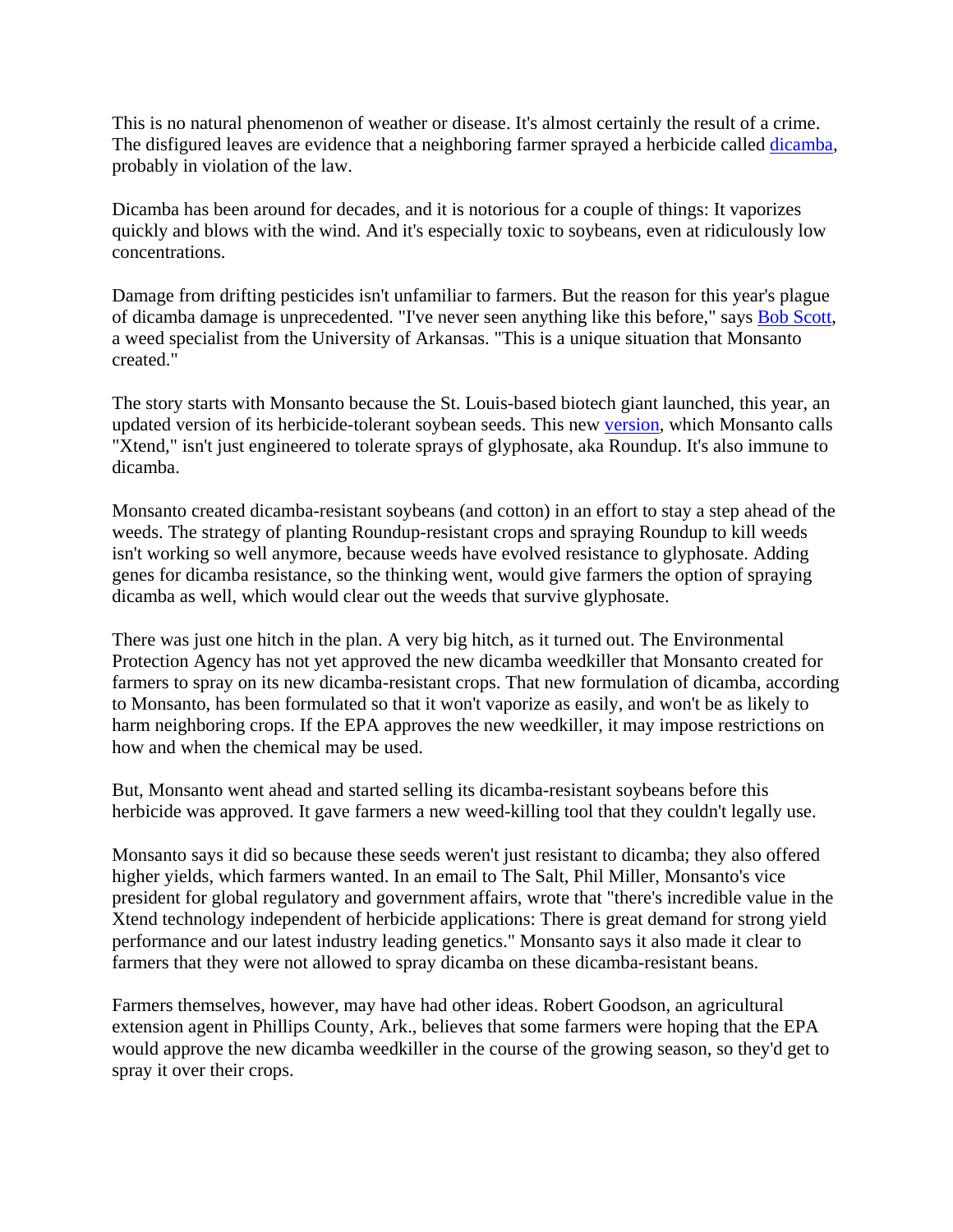Or maybe some farmers secretly intended to violate the law, using regular old dicamba, even without EPA approval.

Farmers in this part of the country are struggling to control a weed called Palmer amaranth, also known as pigweed. Many of the weedkillers they've used in the past don't work anymore. Weed expert Bob Scott says they're desperate for new tools. "If we didn't need this so bad, we wouldn't be having this conversation," he says.

"Maybe in the back of their mind they thought, 'Well, I'm not going to hurt anything if I do [spray dicamba],' " says Tom Barber. "Some of these guys may have thought they didn't have an option, they had to use dicamba or they'd lose the crop. I don't know what they were thinking."

Whatever the original motivation for buying Xtend seed, some scofflaw farmers did try to take advantage of it by spraying dicamba on their soybean fields. Swaths of vulnerable soybeans on neighboring fields are showing the damage. "There's a tremendous amount of injury on soybean fields," says Barber. There also are reports of damage to vegetable crops.

Barber says farmers whose fields are damaged are especially angry, because they're already under economic stress because of low crop prices. "They see their soybeans out there all cupped up and stunted, their reaction is not good," Barber says. "We've seen cases of herbicide drift before. Usually the farmers work it out among themselves. But it's getting to the point now, it's made a lot of farmers upset with their neighbors. It's an unfortunate thing."

More than 100 farmers in Missouri have filed formal complaints with the state's Department of Agriculture. In Arkansas, 25 complaints have been filed. If investigators decide that a farmer has sprayed dicamba illegally, the farmer can be fined. In Arkansas, the maximum fine for a violation is \$1,000, but "our fines aren't stopping them," says Susie Nichols, who is in charge of pesticide regulation for Arkansas. State regulators are considering raising that to \$5,000 or even more.

Nichols says the Arkansas Plant Board also is considering new regulations that could drastically restrict the use of dicamba, even if the EPA does approve the use of Monsanto's new and reformulated version.

Weed scientists from the University of Arkansas believe that the new version of dicamba also could damage nearby soybean fields. So if any farmers are permitted to use it on soybeans, other farmers may be forced to buy Monsanto's dicamba-resistant soybean varieties just to protect themselves.

According to Barber, that threat is adding to farmers' frustration. "They're afraid that they're not going to be able to grow what they want to grow. They're afraid that they're going to be forced to go with that technology."

There's one final and, for farmers, unwelcome twist to this story. If they do manage to limit dicamba's collateral damage, and start to use it widely, there's new evidence that the chemical may quickly become ineffective.